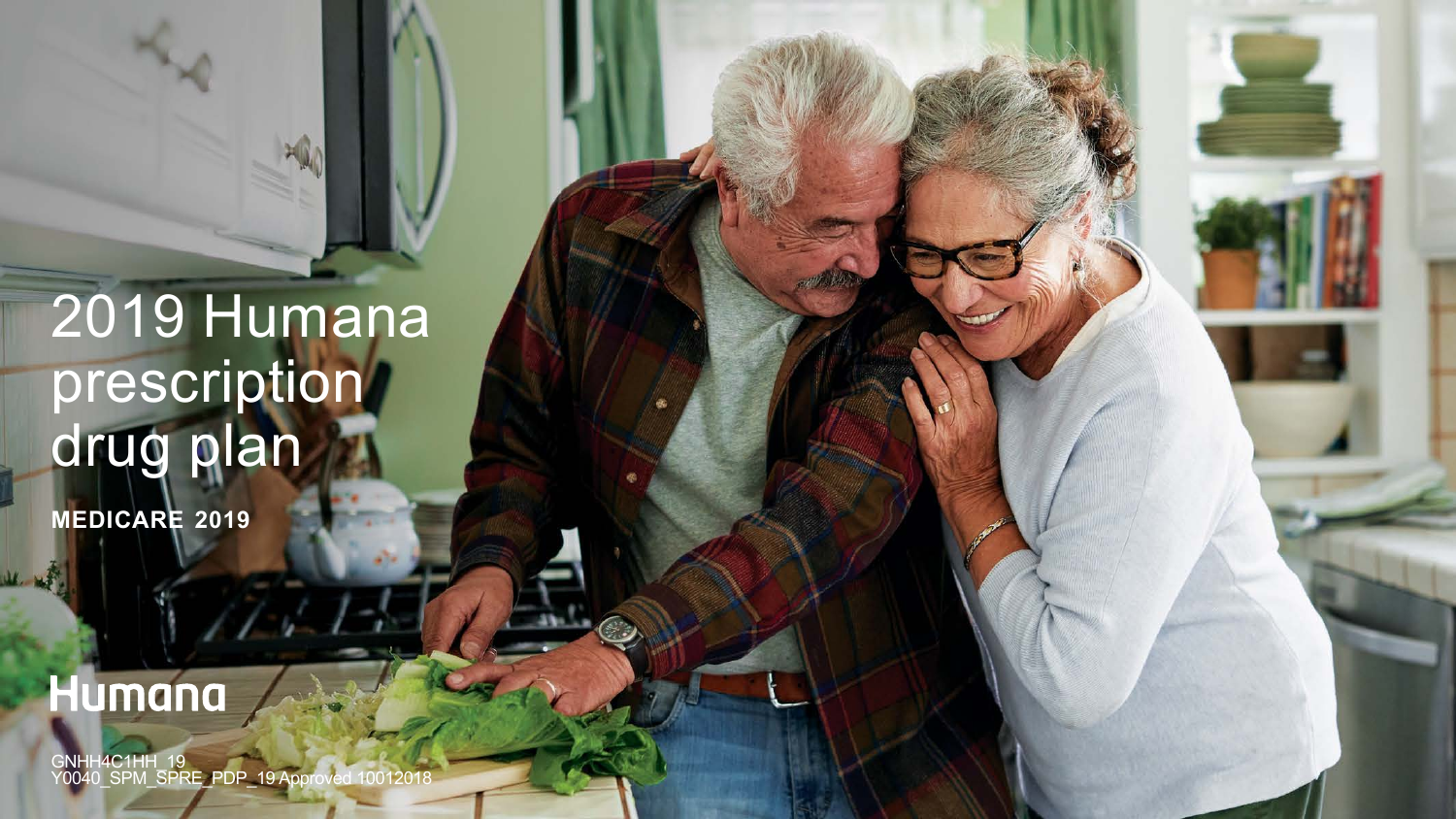# You have your reasons, we have your plan

You have your reasons to get your healthiest. Maybe you have places to go, people to love, projects to pursue. Whatever your reasons, a Humana Medicare prescription drug plan (PDP) may be the plan that helps you turn purpose into daily life. This coverage brings a holistic approach to good health in body, mind and spirit for overall well-being.

### **Humana**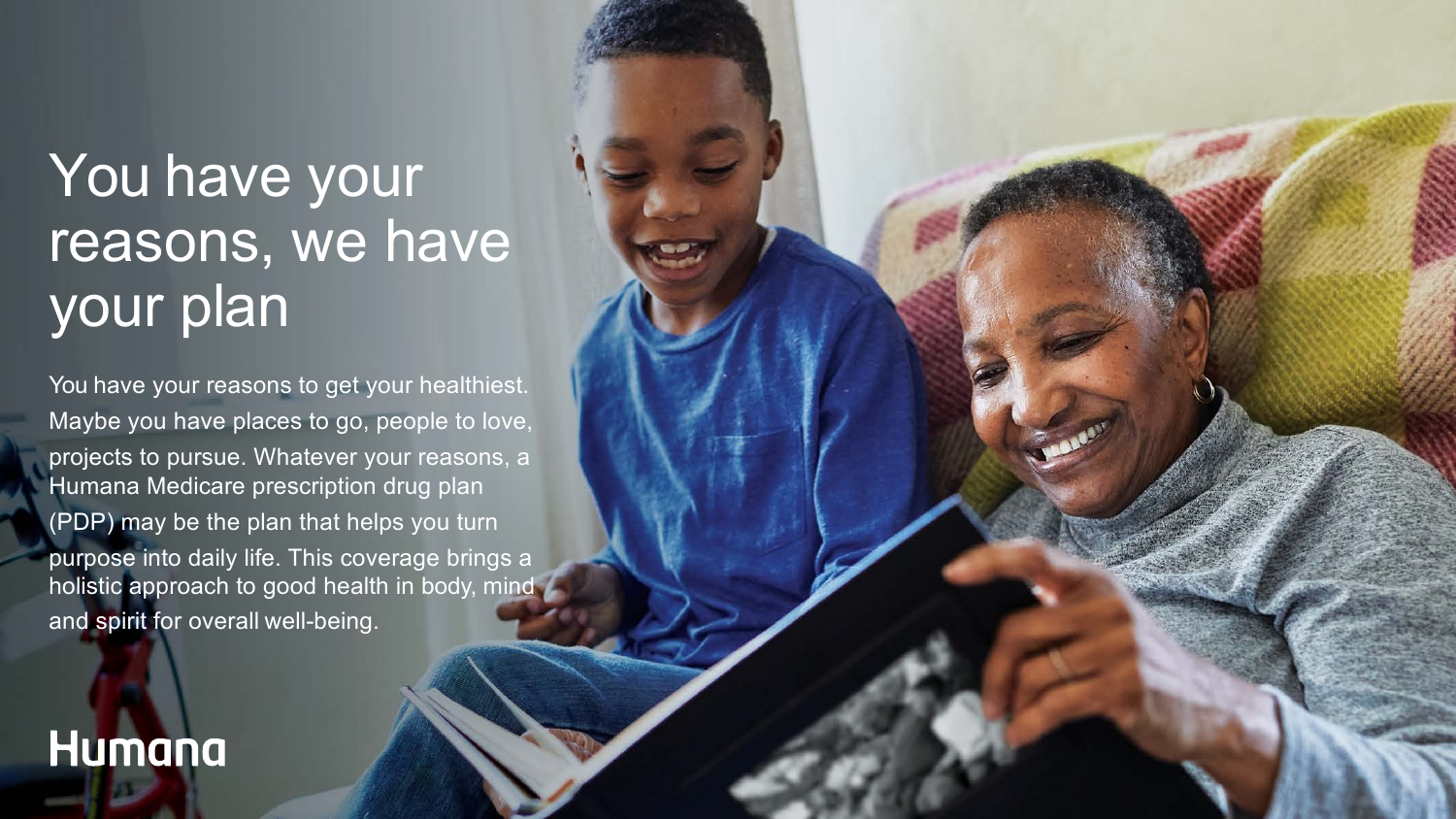### Let's talk about...

- **Medicare Part D prescription** drug plans
- **Important dates to remember**
- **How to get your prescription** drug coverage
- Humana prescription drug  $\blacksquare$ coverage options
- **Where to find information**

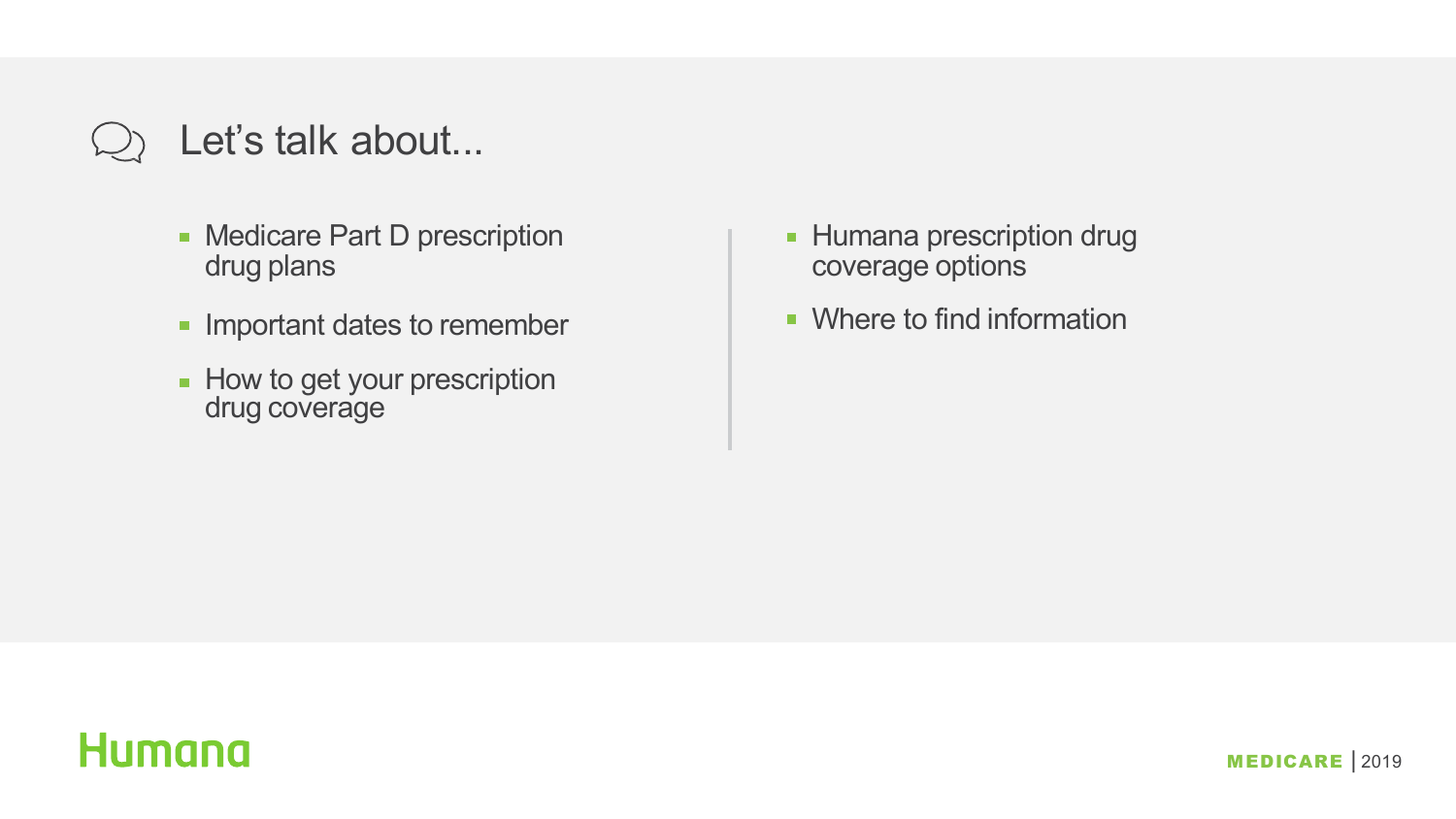

### Medicare Part D prescription drug coverage

- Humana and other private companies approved or contracted by Medicare offer Medicare Part D plans  $\overline{\phantom{a}}$
- You may be able to get Medicare Part D coverage even if you haven't had prescription drug coverage in the past;  $\mathbb{R}^n$ late enrollment penalties may apply
- Prescription drug coverage is an option available to everyone entitled to Medicare Part A and/or enrolled in PartB  $\overline{\phantom{a}}$
- If you're already enrolled in a Medicare Advantage plan that includes prescription drug (MAPD) coverage, you don't  $\overline{\phantom{a}}$ have to do anything; you'll automatically retain your prescription drug coverage if your MAPD plan renews
- You can only be enrolled in one prescription drug plan at a time  $\overline{\phantom{a}}$

#### **To get Medicare prescription drug coverage, you must:**

- Be entitled to Medicare Part A and/or enrolled in PartB  $\mathcal{L}_{\mathcal{A}}$
- Live in the plan's service area  $\overline{\phantom{a}}$
- Enroll in a Medicare-approved stand-alone prescription drug plan (PDP) or Medicare Advantage with prescription  $\overline{\phantom{a}}$ drug (MAPD) plan offered by a Medicare Advantage organization

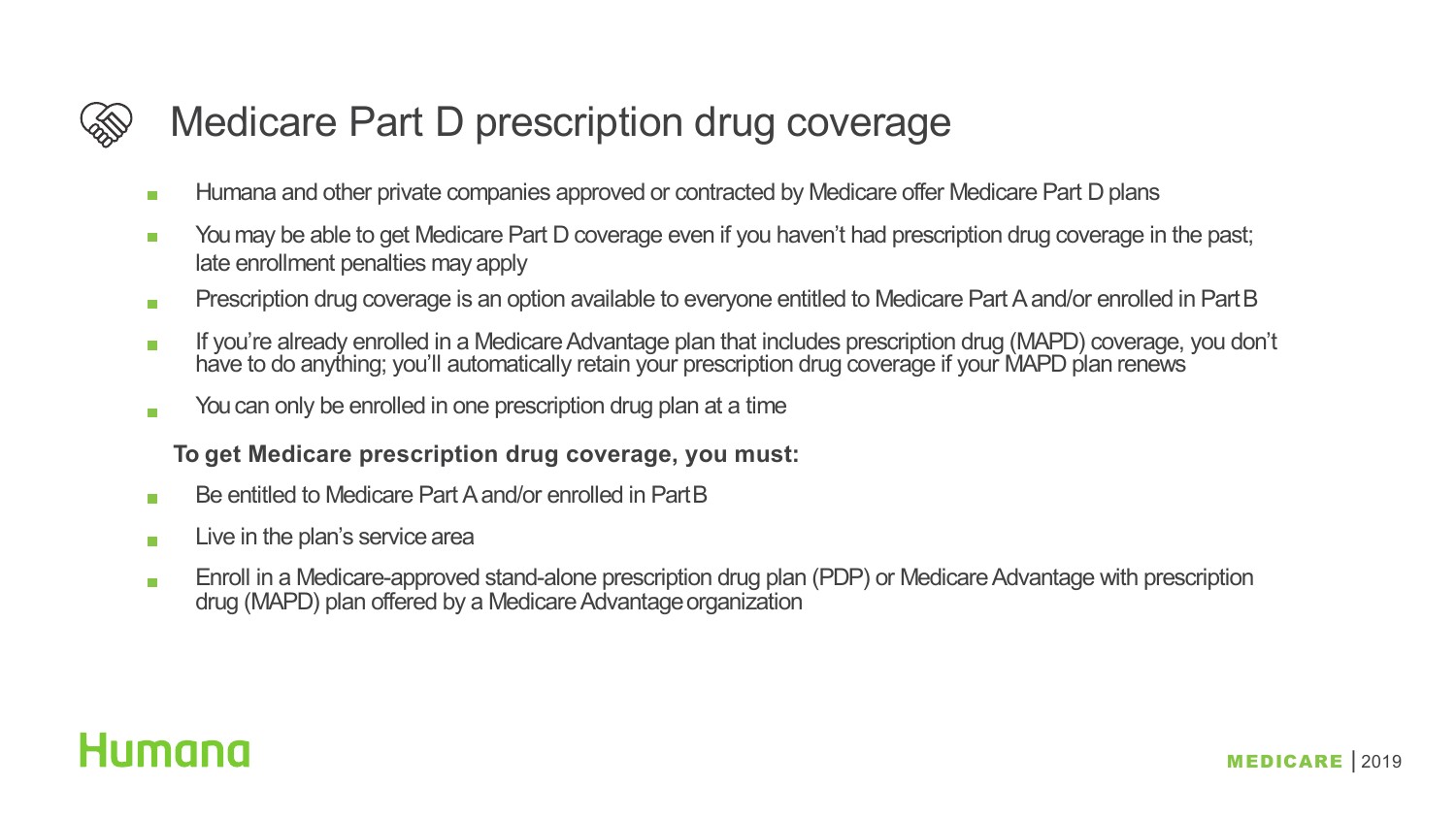

### 2019 plan year prescription drug plan

#### **Pre-enrollment:** Oct. 1–Oct. 14, 2018

Compare Medicare Advantage and prescription drug plans so you'll be ready to enroll beginning Oct. 15. Do not submit your application during this time; be sure to wait until Oct. 15.

#### **Annual Enrollment Period:** Oct. 15–Dec. 7, 2018

If you're eligible, you can enroll in a Medicare Advantage plan with or without prescription drug coverage. Or you may choose to enroll in a stand-alone prescription drug plan.

#### **Special Enrollment Period:** Feb. 15–Oct. 14, 2019

You can't make a plan change unless special circumstances arise (e.g., you move; you qualify for or lose eligibility for Medicaid).

**Note:** This information does not apply to Medicare Supplement insurance plans or Original Medicare.

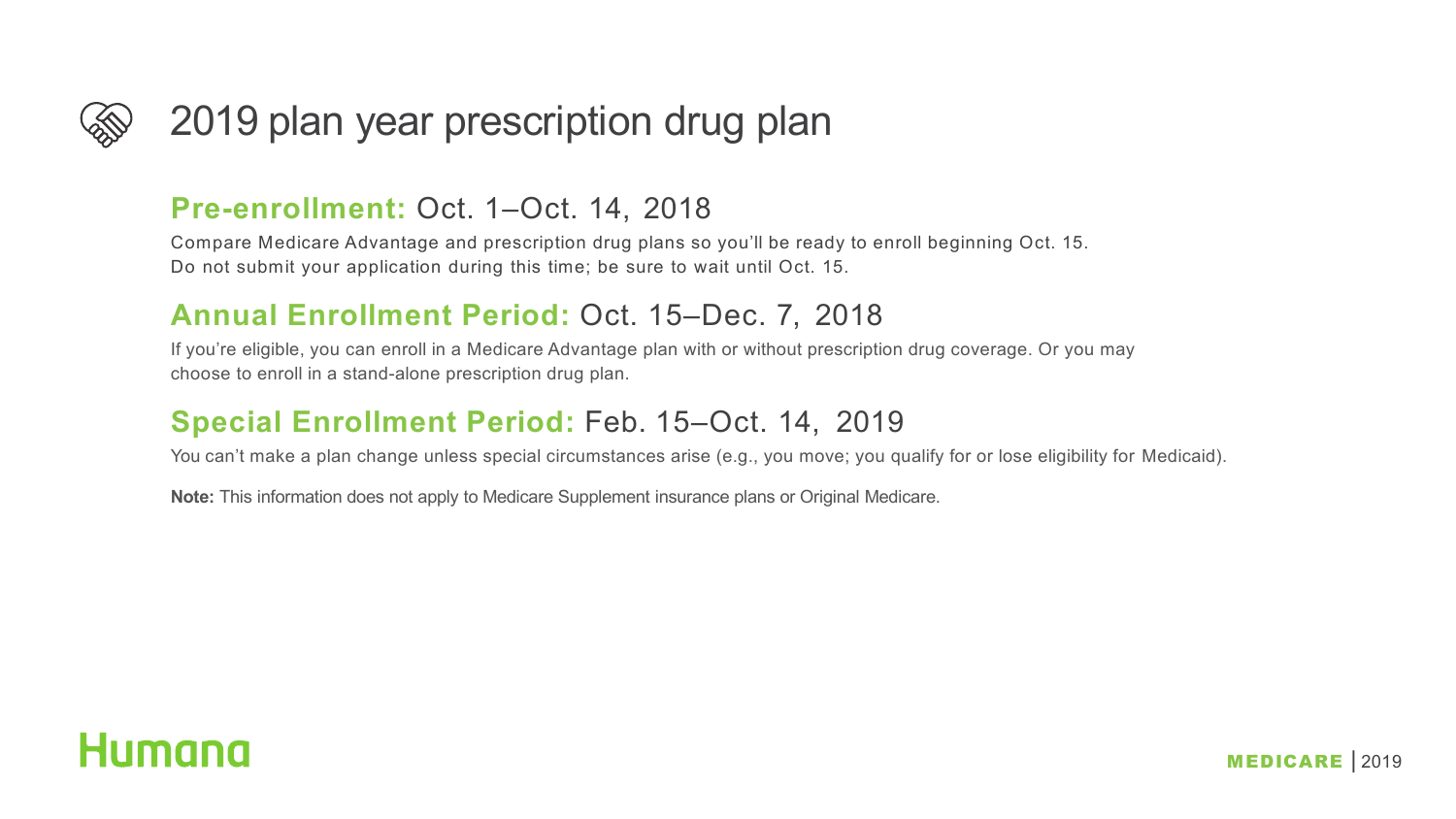### How to get Medicare prescription drug coverage

### **In most areas, Humana offers stand-alone Medicare Part D prescription drug plans (PDPs)**

- A stand-alone prescription drug plan (PDP)
	- You can use a stand-alone PDP with Original Medicare or with Original Medicare plus a Medicare Supplement (Medigap) insurance plan
	- You can use a stand-alone PDP with a private-fee-for-service (PFFS) plan that doesn't contain drug coverage
	- You can add a stand-alone PDP to Medicare Cost plans, PFFS and MSAplans
- As part of a Medicare Advantage plan—also known as Medicare Advantage prescription drug (MAPD) plan
- As part of your retiree benefits package—if available from your former employer or union

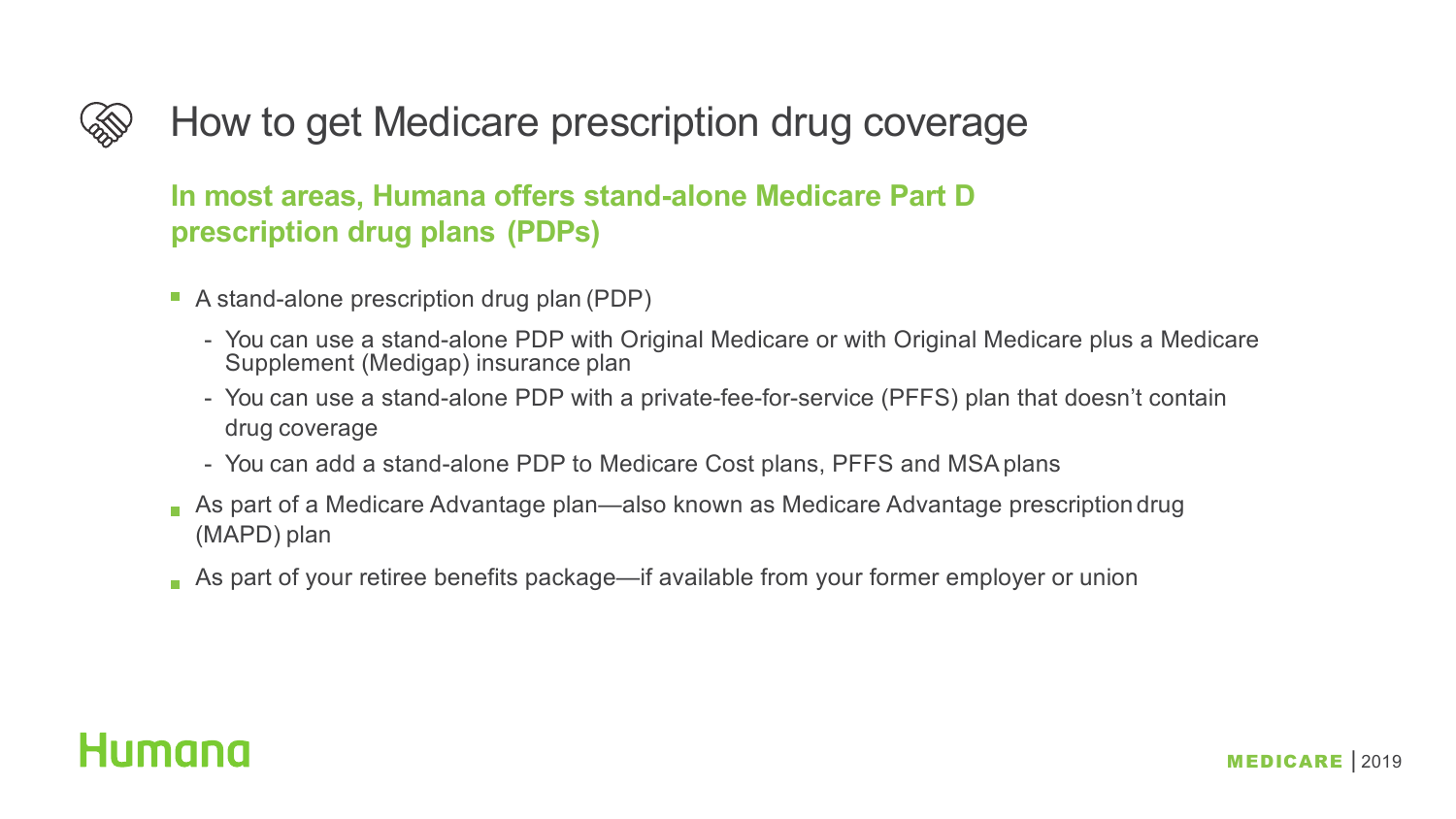



### You know your reasons, we have your plan

- Each plan meets the requirements set by Medicare
- **Plan availability and benefits will vary by region**
- Humana plans offer more than 60,000 innetwork pharmacies nationwide, including more than 20,000 independent pharmacies, so you're likely to find one near you

### **Humana**

MEDICARE | 2019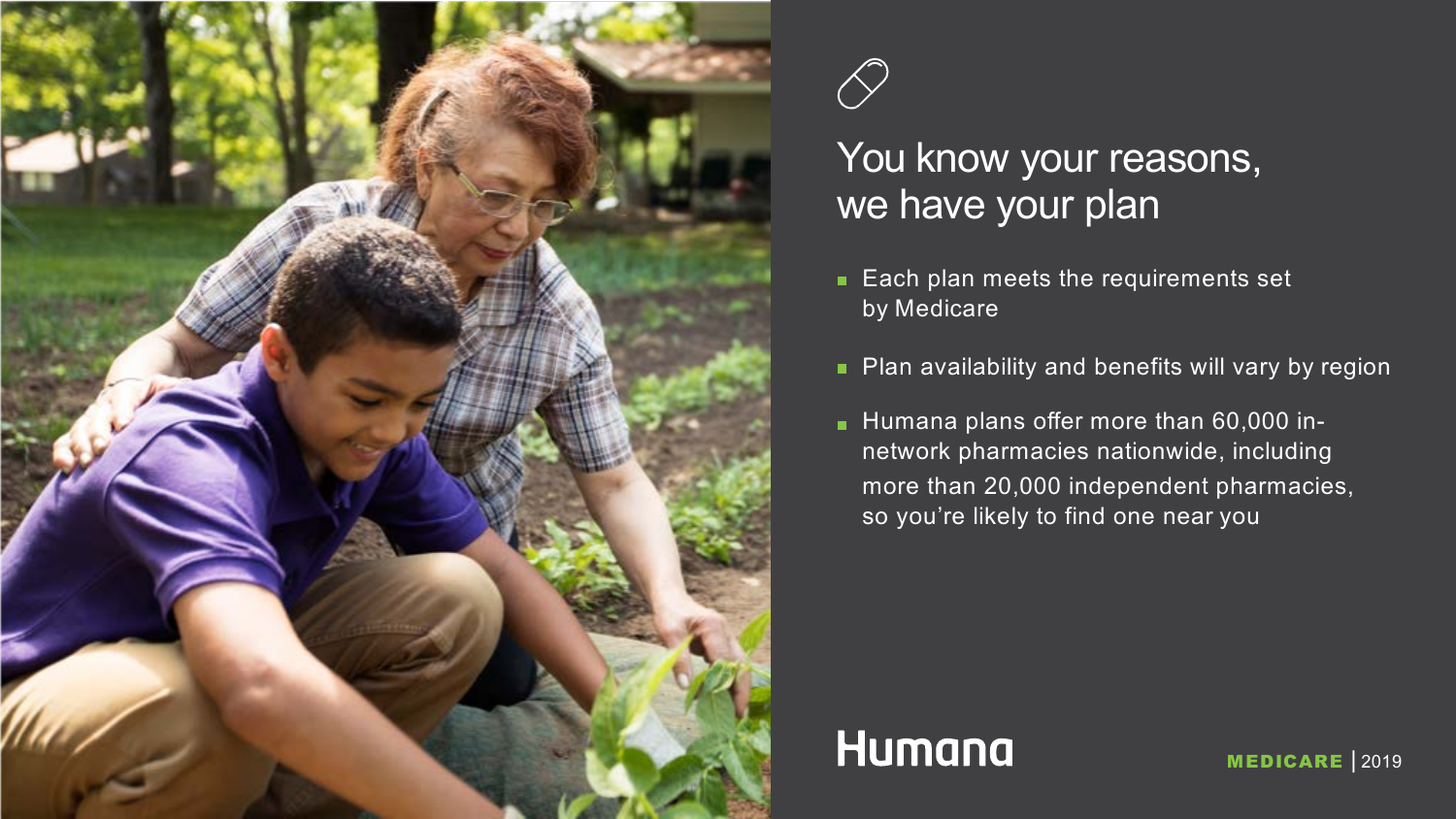

### Learn more about your Humana benefits

|                                                                | 2019            |
|----------------------------------------------------------------|-----------------|
| <b>Summary of Benefits</b>                                     |                 |
|                                                                |                 |
| Humana Enhanced (PDP)                                          |                 |
| Puerto Rico - Island Wide                                      |                 |
| Our service area includes the following state(s): Puerto Rico. |                 |
|                                                                |                 |
|                                                                |                 |
|                                                                | Humana.         |
| GNHH4HIEN_18                                                   | S2874001000SB18 |

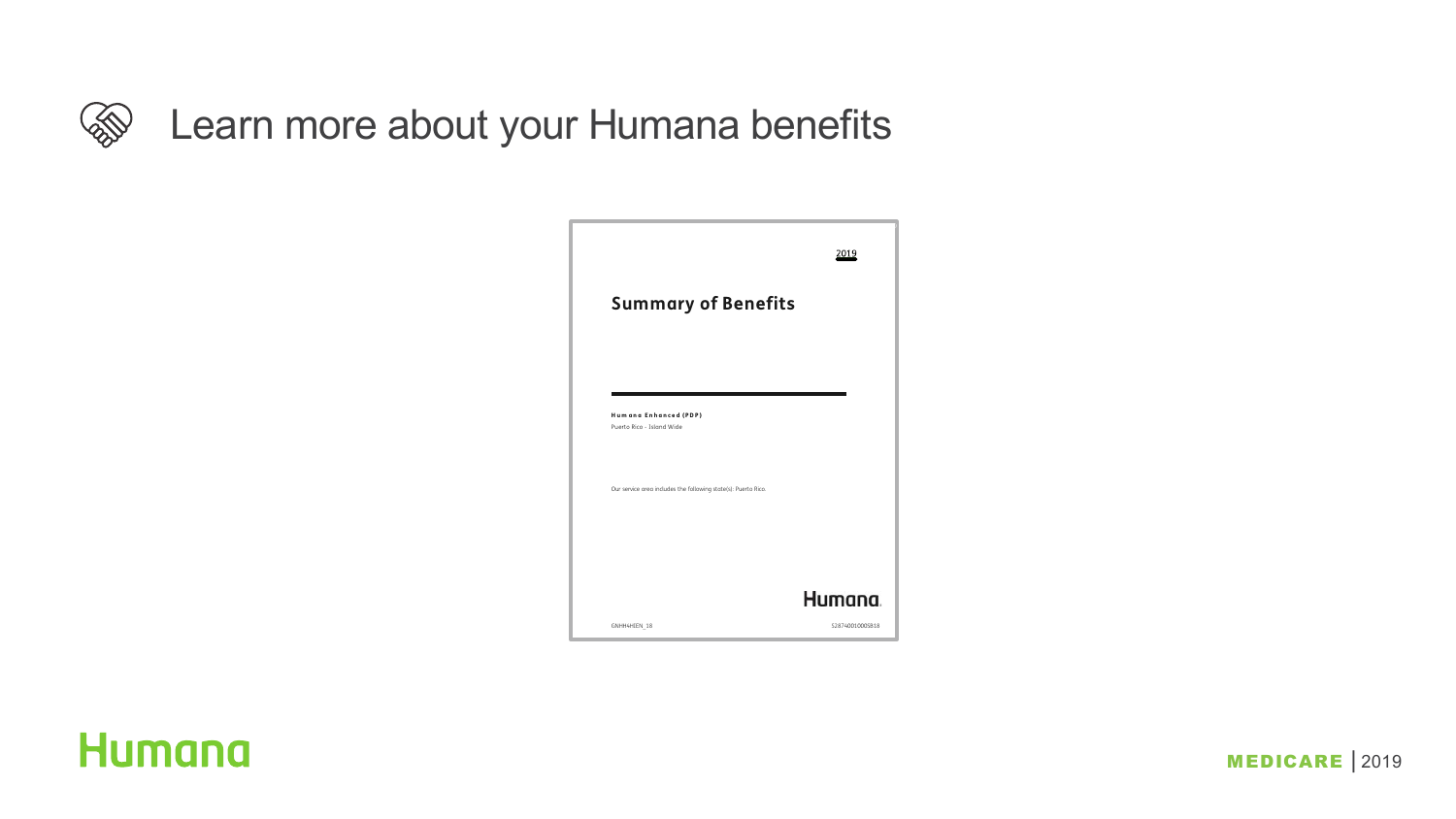### Drug plans to meet your prescription needs and budget

**In most areas, Humana offers three stand-alone Medicare Part D prescription drug plans (PDPs)**

- **Humana Walmart Rx Plan (PDP)**
- Humana Enhanced (PDP)
- Humana Preferred Rx Plan (PDP)

Each plan has different features, so talk with your licensed Humana sales agent to find the plan that is right for you.

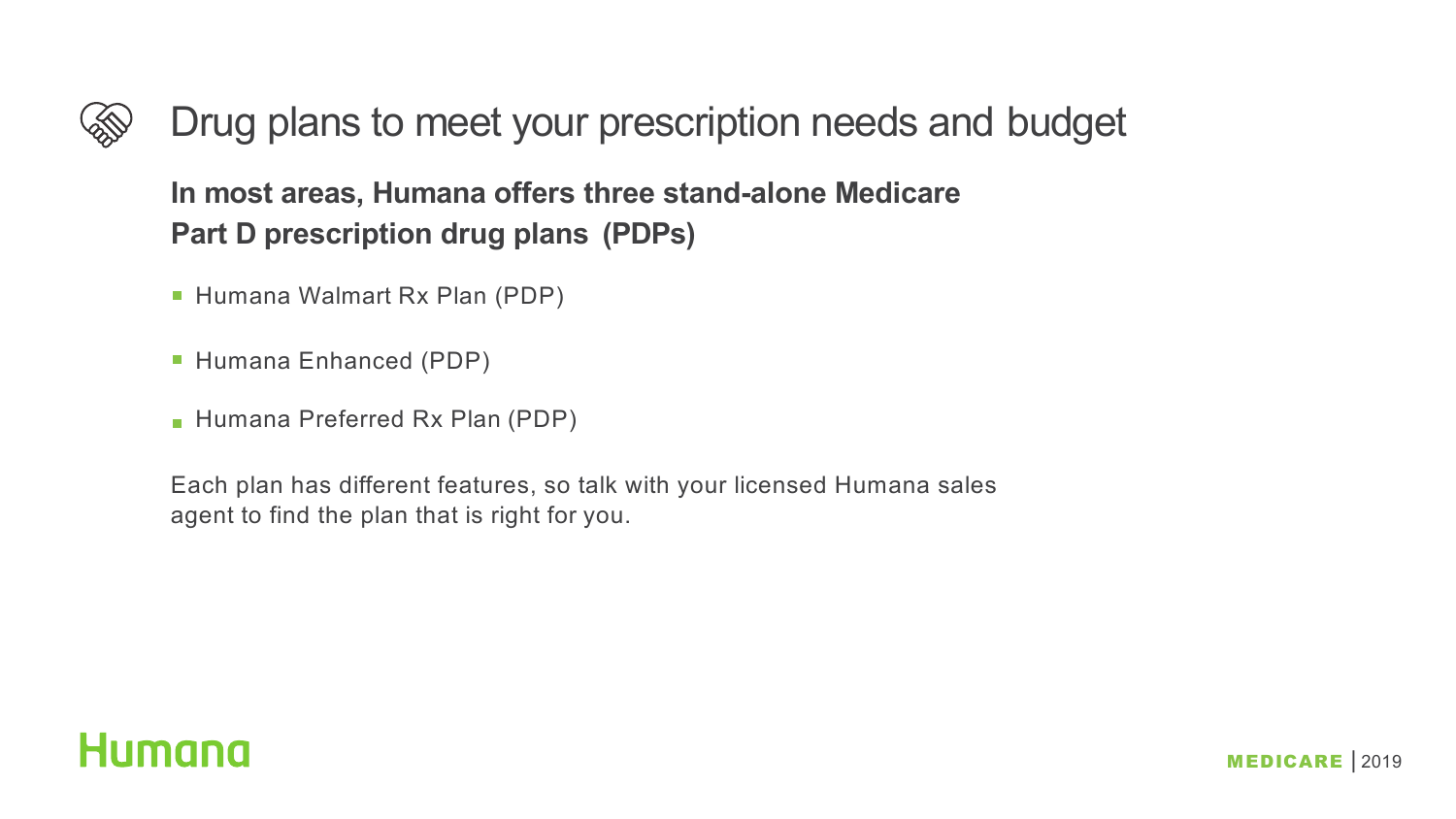### Getting through the coverage gap

**Most Medicare and Medicare Advantage drug plans have a coverage gap**



#### **Deductible stage | You pay 100 percent**

The amount you pay for medication costs before your plan pays its share of your medication costs. Some plans do not have a deductible.



#### **Initial coverage stage | Shared cost with insurance company – \$3,820**

- Both you and your insurance plan pay medication costs until the shared total equals \$3,820
- You're generally responsible for copays and coinsurance during this stage



#### **Coverage gap stage | Donut hole –\$5,100**

The coverage gap begins after you and your plan have spent \$3,820 for covered drugs and ends when you have spent \$5,100 for the covered drugs. In this phase—a gap in prescription drug coverage—you'll generally pay more for your drugs.

While in this stage, you pay a maximum of 25 percent of the plan's cost of brand-name drugs, or a maximum of 37 percent of the plan's cost of generic drugs. Any medication-related deductibles, coinsurance, copayments, the discounts you receive on covered brand name drugs and the amounts you pay in the coverage gap count toward the \$5,100 limit.



#### **Catastrophic coverage stage | Follows the coverage gap**

- Catastrophic coverage begins when you reach the \$5,100 coverage gap limit
- During this stage, you pay \$8.50 for brandname, \$3.40 for generic drugs or 5 percent of your medication's cost, whichever is greater

### **Humana**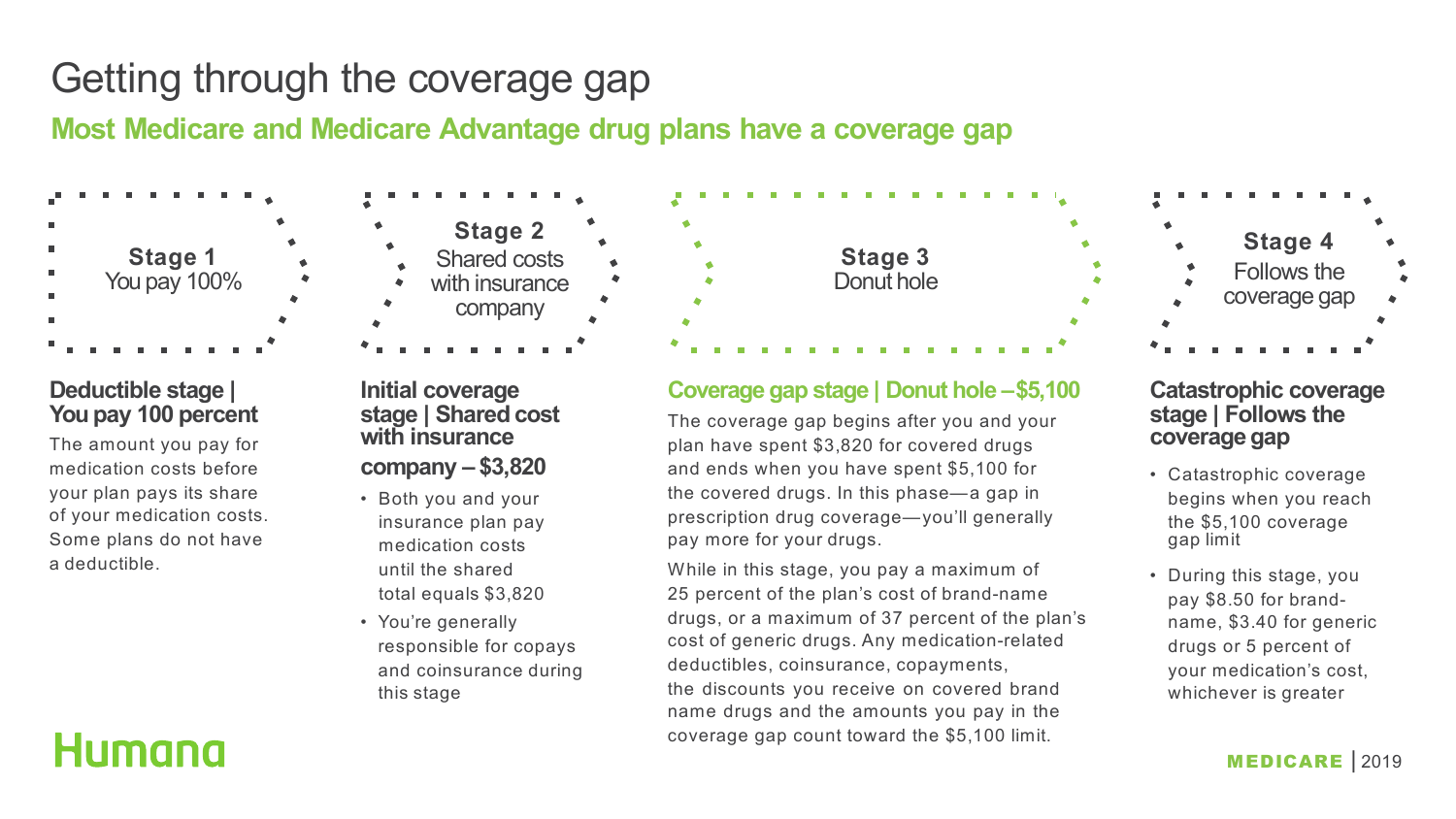



### Enjoy extra services

**Humana's prescription drug plans include additional services and resources**

- **Access to mail-delivery pharmacies, like Humana** Pharmacy®, is available on many of our plans\*
- SmartSummary Rx<sup>®</sup>benefits summary
- Anytime access to your plan information with your secure MyHumana account at **Humana.com**
- Tips by phone through Maximize Your Benefit<sup>®</sup>Rx

\*Other pharmacies are available in our network. Humana Pharmacy shipments are typically delivered within 7–10 days from the date of your order. If you don't receive your shipment within this time frame, call 1-800-379-0092 (TTY: 711), Monday – Friday, 8 a.m. – 11 p.m., and Saturday, 8 a.m. – 6:30 p.m., Eastern time.

## **Humana**

MEDICARE | 2019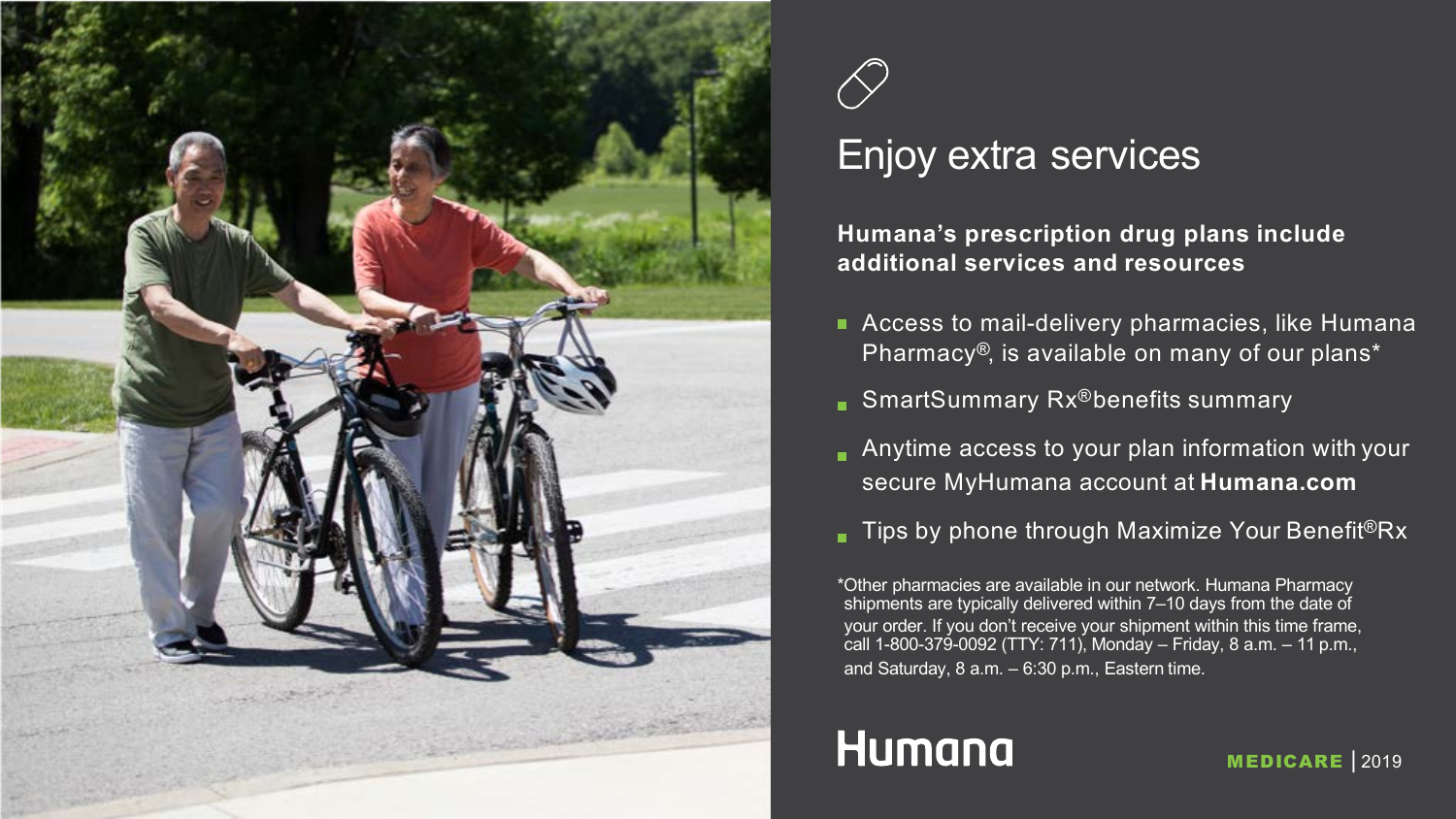### If you enroll today, here's what will happen next

Complete an application.

Decide how you would like to receive your member materials from Humana—online or by mail. The online option is easy. We'll send you an email letting you know when your plan documents are available, then you can access them from your secure MyHumana account at **Humana.com**.

#### **In the next few weeks**

**Humana will process your application and confirm your** eligibility and Medicare will confirm your enrollment.

**After your application is confirmed, we'll mail your** Humana member ID card and plan coverage package. If you choose the online option, you'll still get your ID card in themail.

#### **In the months to come**

Your licensed Humana sales agent will call you to make sure all is going well.

### Humana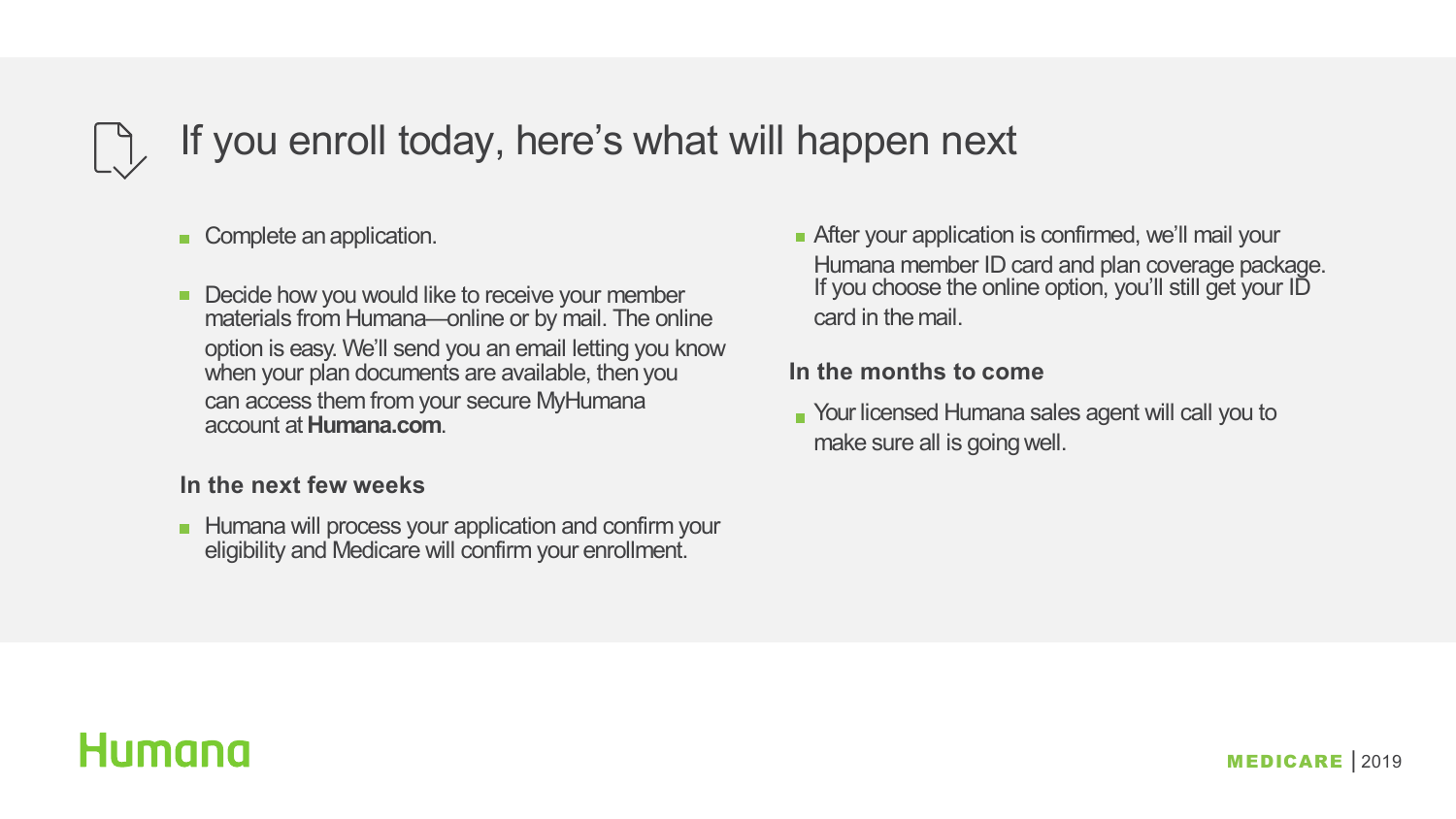



### Thanks for your time and attention

#### **Any questions? Here's where to find your information:**

- "Medicare and You" 2019 handbook (available in October or November 2018)
- www.medicare.gov
- **Nour state's State Health Insurance** Program (SHIP)
	- **Humana.com**

### **Humana**

MEDICARE | 2019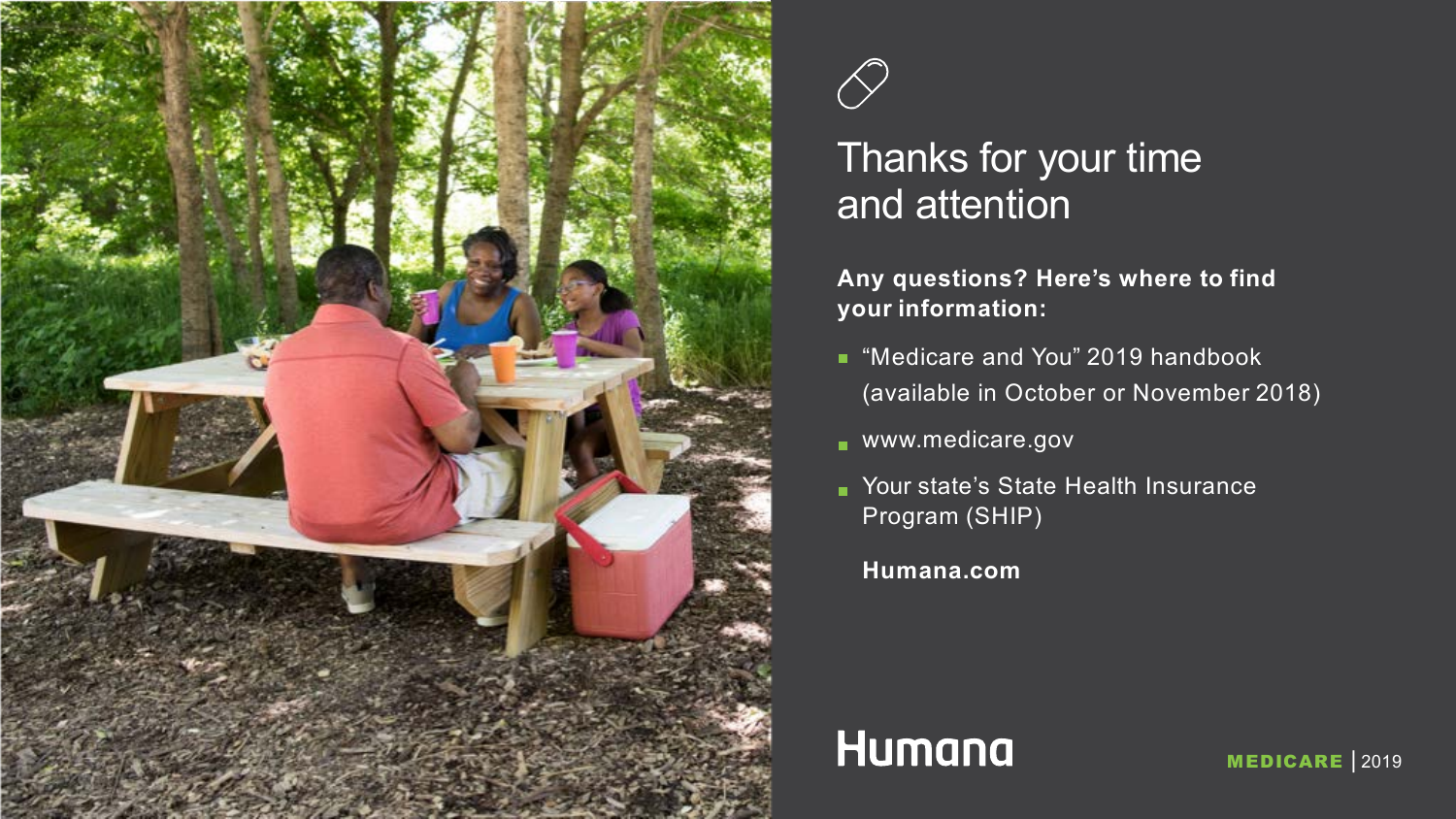Humana is a stand-alone prescription drug plan with a Medicare contract. Enrollment in this Humana plan depends on contract renewal. This information is not a complete description of benefits. Contact the plan for more information. Limitations, copayments and restrictions may apply. Benefits, premiums and/or member cost share may change on January 1 of each year.

#### **Discrimination is against the law**

Humana Inc. and its subsidiaries comply with applicable federal civil rights laws and do not discriminate on the basis of race, color, national origin, age, disability, sex, sexual orientation, gender identity, or religion. Humana Inc. and its subsidiaries do not exclude people or treat them differently because of race, color, national origin, age, disability, sex, sexual orientation, gender identity, or religion.

Humana Inc. and its subsidiaries provide: (1) free auxiliary aids and services, such as qualified sign language interpreters, video remote interpretation and written information in other formats to people with disabilities when such auxiliary aids and services are necessary to ensure an equal opportunity to participate; and, (2) free language services to people whose primary language is not English when those services are necessary to provide meaningful access, such as translated documents or oral interpretation.

If you need these services, call **1-877-320-1235** or if you use a **TTY**, call **711**.

If you believe that Humana Inc. and its subsidiaries have failed to provide these services or discriminated in another way on the basis of race, color, national origin, age, disability, sex, sexual orientation, gender identity, or religion, you can file a grievance with Discrimination Grievances, P.O. Box 14618, Lexington, KY 40512-4618.

If you need help filing a grievance, call 1**-877-320-1235** or if you use a **TTY**, call **711**.

You can also file a civil rights complaint with the **U.S. Department of Health and Human Services**, Office for Civil Rights electronically through the Office for Civil Rights Complaint Portal, available at **https://ocrportal.hhs.gov/ocr/portal/lobby.jsf**, or by mail or phone at **U.S. Department of Health and Human Services**, 200 Independence Avenue, SW, Room 509F, HHH Building, Washington, DC 20201, **1-800–368–1019, 800-537-7697** (TDD).

Complaint forms are available at **http://www.hhs.gov/ocr/office/file/index.html.**